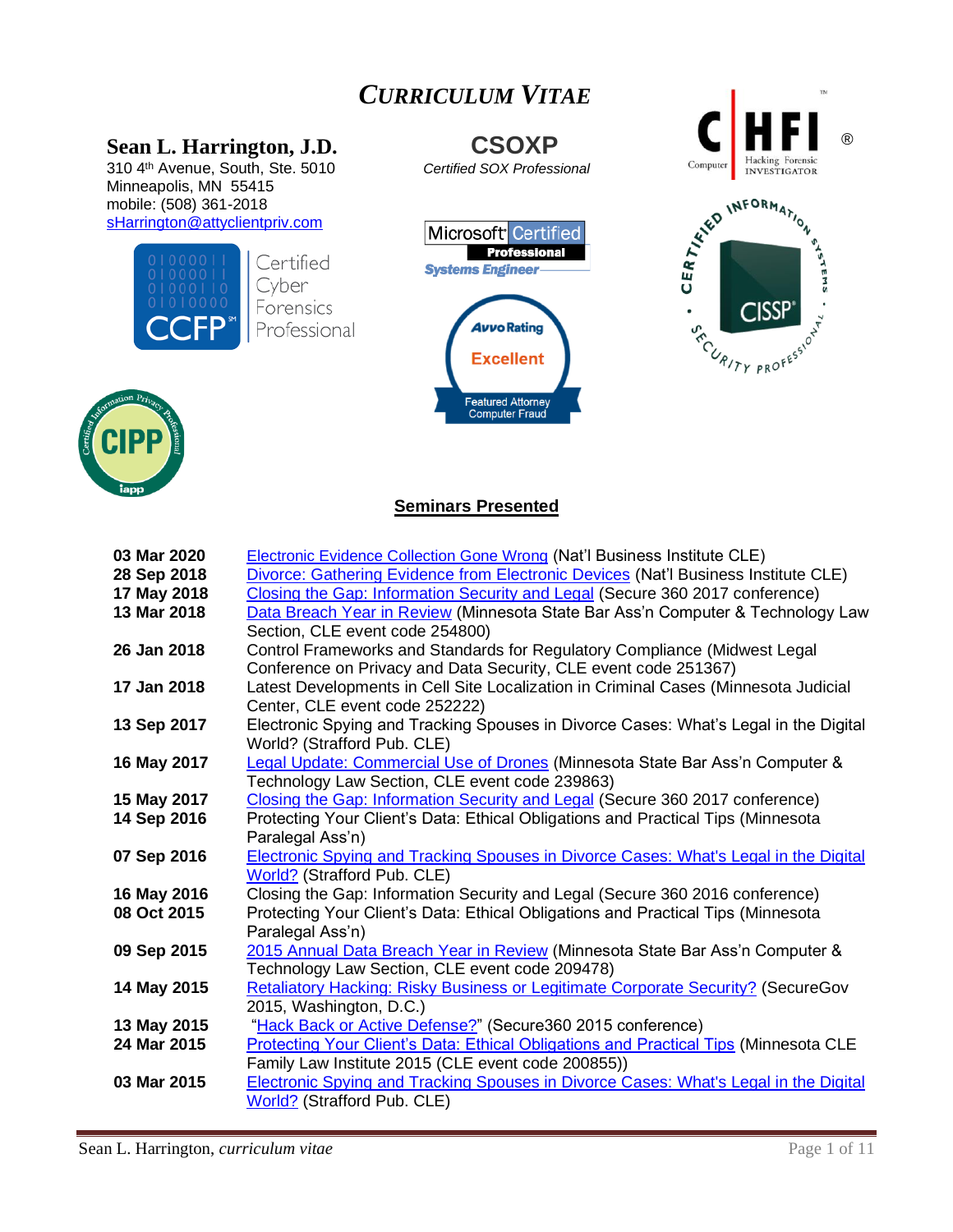#### **Seminars / lectures Presented (cont.)**

| 13 Jan 2015         | The NIST Cyber Security Framework: Implications for Your Clients (Minnesota State            |
|---------------------|----------------------------------------------------------------------------------------------|
|                     | Bar Ass'n Computer & Technology Section, CLE event code 200390)                              |
| 06 Jan 2015         | Retaliatory Hacking (a/k/a active defense and "hack back"), Winter 2015 Mid Pacific          |
|                     | ICT Educator Conference, San Francisco                                                       |
| 20 Aug 2014         | Electronic Spying and Tracking Spouses in Divorce Cases: What's Legal in the Digital         |
|                     | World? (Strafford Pub. CLE)                                                                  |
| 14 May 2014         | "Hack Back or Active Defense?" (Secure360 conference)                                        |
| 01 May 2014:        | Hack Back": Legitimate Corporate Security or Risky Business? (U.S. Cyber Crime               |
|                     | Conference)                                                                                  |
| 06 Feb 2014         | (ISC) <sup>2</sup> ® CFCP <sup>SM</sup> CBK® Training Preview (LegalTech New York)           |
| 12 Nov 2013         | "Hacking Back": Legitimate Corporate Security or Risky Business? (Minnesota State            |
|                     | Bar Ass'n Computer & Technology Law Section, CLE event code 185249)                          |
| 04 Oct 2013         | eDiscovery Conference & Symposium (William Mitchell School of Law)                           |
| 18 Jun 2013         | Minnesota e-Discovery Working Group presentation (2013 Minnesota State Bar Ass'n             |
|                     | Annual Convention, Duluth, MN)                                                               |
| 20 Dec 2012         | "Employee-owned Devices in the workplace: Legal & Technological Risks" (Ramsey               |
|                     | County Bar Ass'n)                                                                            |
| 28 Jun 2012         | "Employee-owned Devices in the workplace: Legal & Technological Risks" (Ramsey               |
|                     | County Bar Ass'n)                                                                            |
| 13 Mar 2012         | "Trends in Employee-owned Devices in the workplace: Legal & Technological Risks"             |
|                     | (Minnesota State Bar Ass'n Computer & Technology Law Section, CLE event code                 |
|                     | #165766)                                                                                     |
| 08 Nov 2011         | "Corporate and Individual Liabilities of Releasing Vulnerable Code," (Minnesota State        |
|                     | Bar Ass'n Computer & Technology Law Section, CLE event code #161305)                         |
| 27 Sep 2011         | The Legal and Financial Consequences of Releasing Vulnerable Software                        |
|                     | (Minneapolis Fortify User Group Conference)                                                  |
| 19 May 2011         | Digital Forensics Goes Mobile: Evidence You Need to Win (MinnCLE & CLE West)                 |
| 10 May 2011         | "The 'End of Digital Forensics' or a Just a New Chapter?" (Minnesota State Bar Ass'n         |
|                     | Computer & Technology Law Section, CLE event code #155941)                                   |
| 10 May 2011         | Computer Forensics Goes Mobile (Ramsey County Bar Association CLE)                           |
| <b>Winter, 2010</b> | Regulatory Compliance in the Software Development Lifecycle (Twin Cities Rational®           |
|                     | <b>Users Group Conference)</b>                                                               |
| Spring 2010         | Computer Forensics for the Litigator (Hamline Law School)                                    |
| <b>Spring, 2010</b> | LexisNexis <sup>®</sup> CaseMap <sup>®</sup> Case Intake for Paralegals (Hamline Law School) |
| 15-16 Oct 2009      | panelist, Consumer Perspectives on Alternative Legal Services, hosted by HALT                |

# **Articles / Commentary**

- Privacy Law Primer (chapter co-authored with Ellie K Vilendrer, Esq., Business Law Deskbook 2021 ed., Minnesota Practice, Thomson Reuters)
- *Why the Equifax Breach Could be the Tipping Point* (Thomson Reuters Westlaw® November, 2017)
- Minnesota State Bar Ass'n Computer & Technology Law Section blog (since 2007), [http://mntech.typepad.com](http://mntech.typepad.com/)
- *A sale, a breach, a wave of class actions,* The Daily Journal (San Francisco & Los Angeles legal publication), October 6, 2016
- *What Lawyers Need to Know About Cyber Insurance* (33 The Computer & Internet Lawyer 2, Feb., 2016)
- *[Cyber Insurance: What Minnesota Lawyers Need to Know](http://mnbenchbar.com/2015/11/cyber-insurance/)* (Minnesota Bench & Bar, Nov. 06, 2015)
- *[Secrets to Effective Electronic Documents in the Appellate Process,](http://www.americanbar.org/publications/gp_solo/2015/september-october/secrets_effective_electronic_documents_the_appellate_process.html)* GPSolo (American Bar Ass'n, Oct., 2015)
- *[Cyber Security Active Defense: Playing with Fire or Sound Risk Management?](http://jolt.richmond.edu/index.php/cyber-security-active-defense-playing-with-fire-or-sound-risk-management/)* 20 Rich. J.L. & Tech 12 (2014)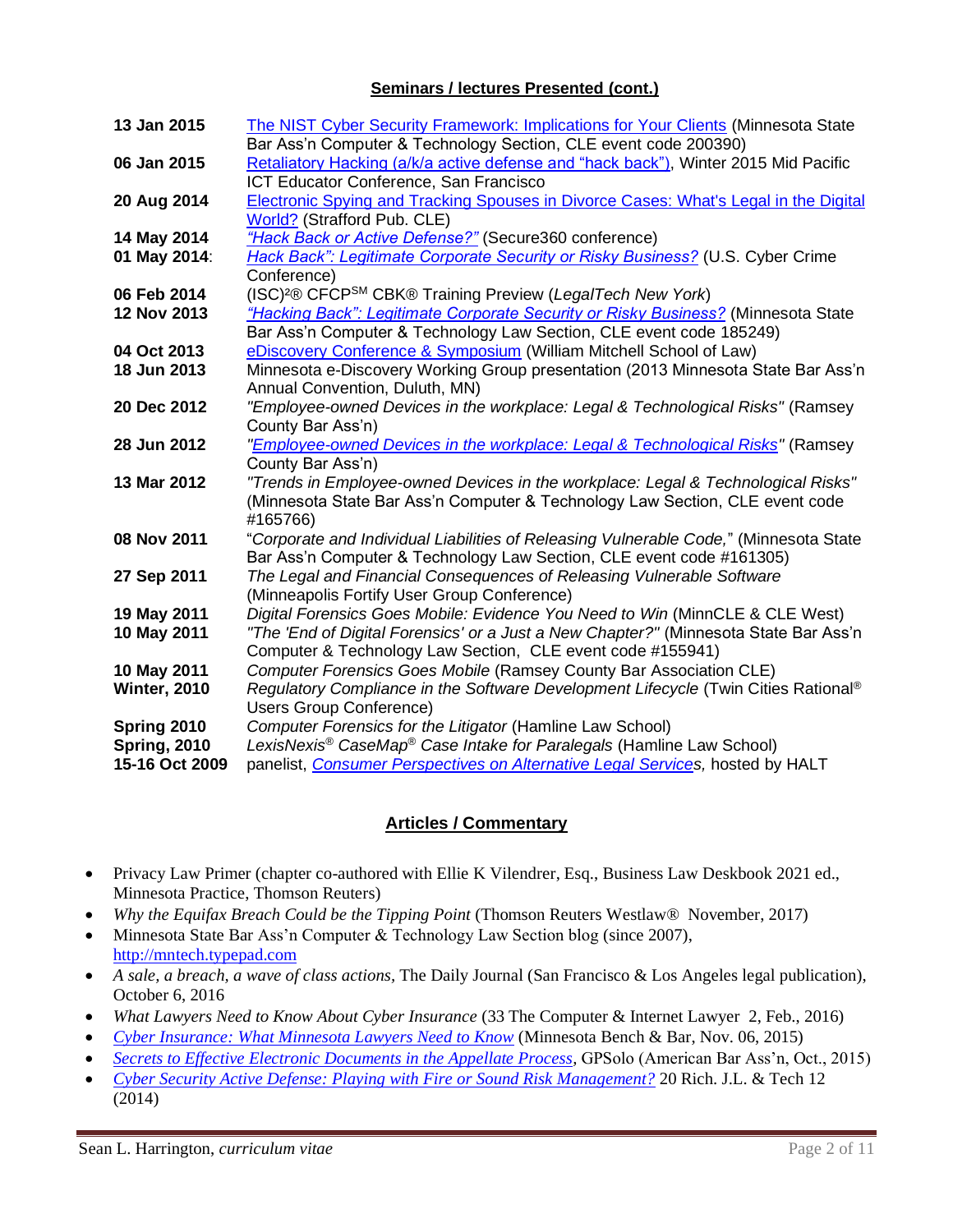# **Articles / Commentary (cont.)**

- *"Professional Ethics for the Digital Forensics Discipline"* Digital Forensic Investigator News [\(Part 1,](http://www.dfinews.com/articles/2014/03/professional-ethics-digital-forensics-discipline-part-1?et_cid=3805148&et_rid=454849735&type=headline) Winter/Spring, 2014; [Part 2,](http://www.dfinews.com/articles/2014/06/professional-ethics-digital-forensics-discipline-part-2) summer, 2014)
- Official (ISC)<sup>2</sup>® Guide to the Cyberforensics Certified Professional (CFCP) CBK® (Code of Ethics chapter -July, 2014)
- *[Using Technology to Facilitate Production of E-Discovery,](http://www.wmitchell.edu/lawreview/Volume40/documents/WG5.pdf)* 40 Wlm. Mitchell L. Rev. 588 (2014)
- *["Hacking Back": Legitimate Corporate Security or Risky Business?](http://cip.gmu.edu/wp-content/uploads/2013/06/October-2013_Financial-Services.pdf#page=11)* THE CIP REPORT, George Mason Univ. Center for Infrastructure Protection & Homeland Security (October, 2013)
- *["Incorporating Extrinsic Evidence into the Digital Forensics Investigation,](http://www.dfinews.com/articles/2013/02/incorporating-extrinsic-evidence-digital-forensics-investigation)"* Digital Forensic Investigator News (Winter/Spring, 2013)
- "*[Data Encryption in Criminal Cases](http://articles.forensicfocus.com/2012/03/23/dealing-with-data-encryption-in-criminal-cases/)*" Forensic Focus Newsletter (April, 2012)
- Interview: Nancy Crotti, "*Cloud Control: Feeling at ease with online files,*" Minn. Lawer, 03/2012
- *Collaborating with a Digital Forensics Expert: Ultimate Tag Team or Disastrous Duo,* 38 Wlm. [Mitchell L.](http://web.wmitchell.edu/law-review/wp-content/uploads/Volume38/documents/7.Harrington.pdf) [Rev.](http://web.wmitchell.edu/law-review/wp-content/uploads/Volume38/documents/7.Harrington.pdf) 353 (Jan., 2012)
- "*[AccessData FTK 4.0: Initial Impressions](http://articles.forensicfocus.com/2012/03/18/accessdata-ftk-4-0-initial-impressions/)*" ForensicFocus.com (March 12, 2012).
- "*Is your client an attorney? Be aware of possible constraints on your investigation.* " Forensic Focus Newsletter ("*[Part 1,](http://articles.forensicfocus.com/2011/09/24/is-your-client-an-attorney-be-aware-of-possible-constraints-on-your-investigation-part-1-of-a-multi-part-series/)*" Sept. 29, 2011; "*[Part 2,](http://articles.forensicfocus.com/2011/11/22/is-your-client-an-attorney-be-aware-of-possible-constraints-on-your-investigation-part-2-of-a-multi-part-series/)*" Nov. 29, 2011).

#### **Certifications and Licenses**

- **Certified Information Privacy Professional** (CIPP/US,  $N^0$  0002582791, since 2017)
- **Microsoft® Certified Professional + Internet** ("MCP + I" N<sup>0</sup> 977426, since 1998)
- **Microsoft® Certified Systems Engineer** ("MCSE" since 1999)
- **Certified Information Systems Security Professional** ("CISSP" N<sup>0</sup> 335034, since 2009)
- **Certified Sarbanes-Oxley Professional** ("CSOXP" Nº 00185, since 2008)
- **Computer | Hacking Forensic Investigator** ("CHFI" N<sup>0</sup> ECC930566, since 2009)
- **Certified Cyber Forensics Professional** ("CCFP" N<sup>0</sup> 335034, since 2013, retired (not expired) 2020)
- Licensed by the Texas Private Security Bureau  $(N^{\circ}$  A13731, since 2012)
- **State Bar of California** (No. 301974, since 2014)
- **State Bar of Wisconsin** (No. 1083734, since 2015)

# **Professional Affiliations**

- **Minnesota State Bar Association Computer & Technology Law Section** (council member and Chair of the legislative and caselaw subcommittees) (2009 – 2019)
- **International Association of Privacy Professionals (IAPP)** (2017-present)
- **Fellow, National Cybersecurity Institute** (2015-2020)
- **Investigator, Office of Lawyers Professional Responsibility, 4th District Ethics Committee** (serving Hennepin County, Minnesota)
- **Volunteer attorney, Minnesota Immigration Law Center** (2015-16)
- **BITS / Financial Services Roundtable** (Vice Chair cyber legislative working group, 2014-15)
- **Financial Services Sector Coordinating Council** (task lead, Cross Sector Regulatory & Policy Alignment, 2015)
- **Financial Services Information Sharing and Analysis Center (FS-ISAC)**
- **U.S. Chamber of Commerce, Cyber Security Working Group**
- **California, Minnesota, and Wisconsin state bar associations (attorney and associate member)**
- **Computer Forensics Advisory Committee, Century College (MNSCU)**
- **Infragard (sponsored by Federal Bureau of Investigation)**
- **2d Vice President, MN chapter, High Technology Crime Investigation Association** (2011)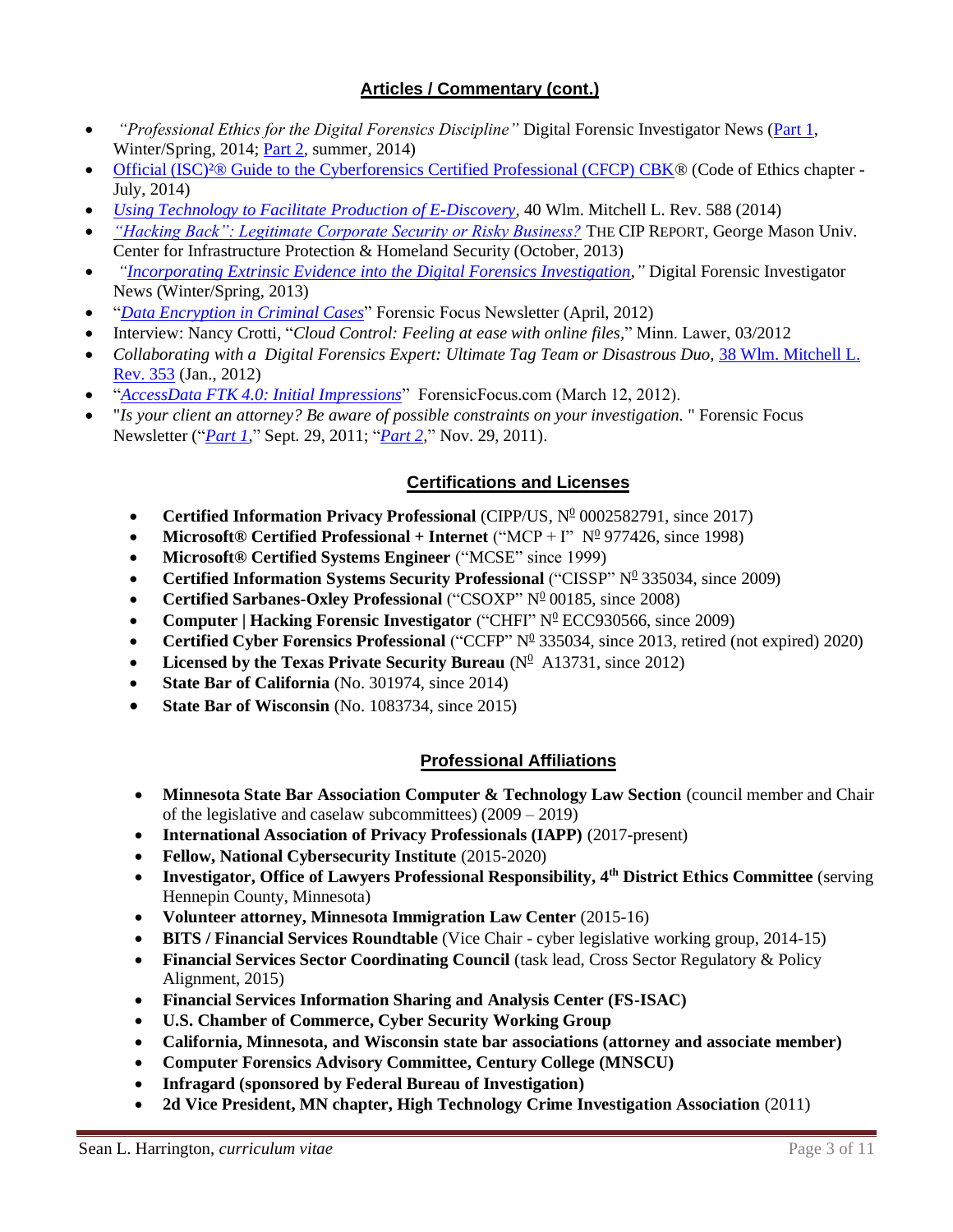# **Senior Cybersecurity Advisor |** *Medical Device Company* **| 08/2017 – present**

- ► Providing cybersecurity expertise for secure software development lifecycle for medical devices, including response to regulators, secure coding, key management, language in instructions for use (IFU), preparation for FDA submissions, BIS export compliance, development of cybersecurity risk management methodologies (standard operating procedures, work instructions), threat modeling, and vulnerability management, among other things.
- ► Facilitating and delivering cybersecurity training to medical device R&D teams
- ► Providing updates and analysis concerning cybersecurity developments affecting the medical device industry, especially legislative and regulatory

#### **Policy Advisor |** *Allina Health (through Rob't Half, Int'l***)****| 08/2015 – 06/2017**

- ► Drafted or revised information security policies, standards, processes, and procedures in conformity with HITRUST, ISO 27000/27001, COBIT 5, NIST Cybersecurity Framework, and fother frameworks or best practices, and provided subject matter expertise for planning and implementation of the same (*e.g.,* network segmentation, workstation security, server security, medical device security, encryption, remote access, incident management, indexing and production of documents evidencing implementation of the HIPAA Security Rule, among others).
- ► Provided subject matter expertise for GRC tools selection, information security risk assessment and risk metrics reporting program, HIPAA "Meaningful Use," and improvement for compliance with the HIPAA Security Rule and HIPAA Privacy Rule
- ► Provided subject matter expertise for information security language in service provider and business associates contracts and in revising the company's merger and acquisition standards.
- ► Developed the company's Information Security Incident Response Standard and Process.
- ► Drafted and moderated cybersecurity tabletop exercises for the Executive Leadership Team

### **Digital Forensics Examiner |** *Attorney Client Privilege, LLC • St. Paul, MN* **| 10/2005 – present**

- ► Providing legal IT, digital and audio forensics analysis and consulting, electronic discovery support, trial strategy and expert witness services to almost exclusively to attorneys and law firm clients
- ► Providing information security policy development and vendor auditing for financial services sector (GLBA, FFIEC, PCI) and health care services sector (HIPAA, HITRUST CSF)
- ► Edited and contributed to white papers of the Minnesota Ediscovery Working Group (2012-13)
- ► Providing continuing legal education (CLE)
- ► Experienced with Cellebrite, Magnet Forensics Axiom, CaseSoft products, AccessData Forensic Toolkit (FTK), WinHex, UNIX-based utilities, Worldox DMS, and various other third-party litigation support, presentation, and data recovery tools.

#### **Adjunct Professor of Law, Cybersecurity Law |** *Concord Law School* **| 06/2017 – 04/2020**

► Updating and delivering course content of the "cyber law" and "virtual law practice" courses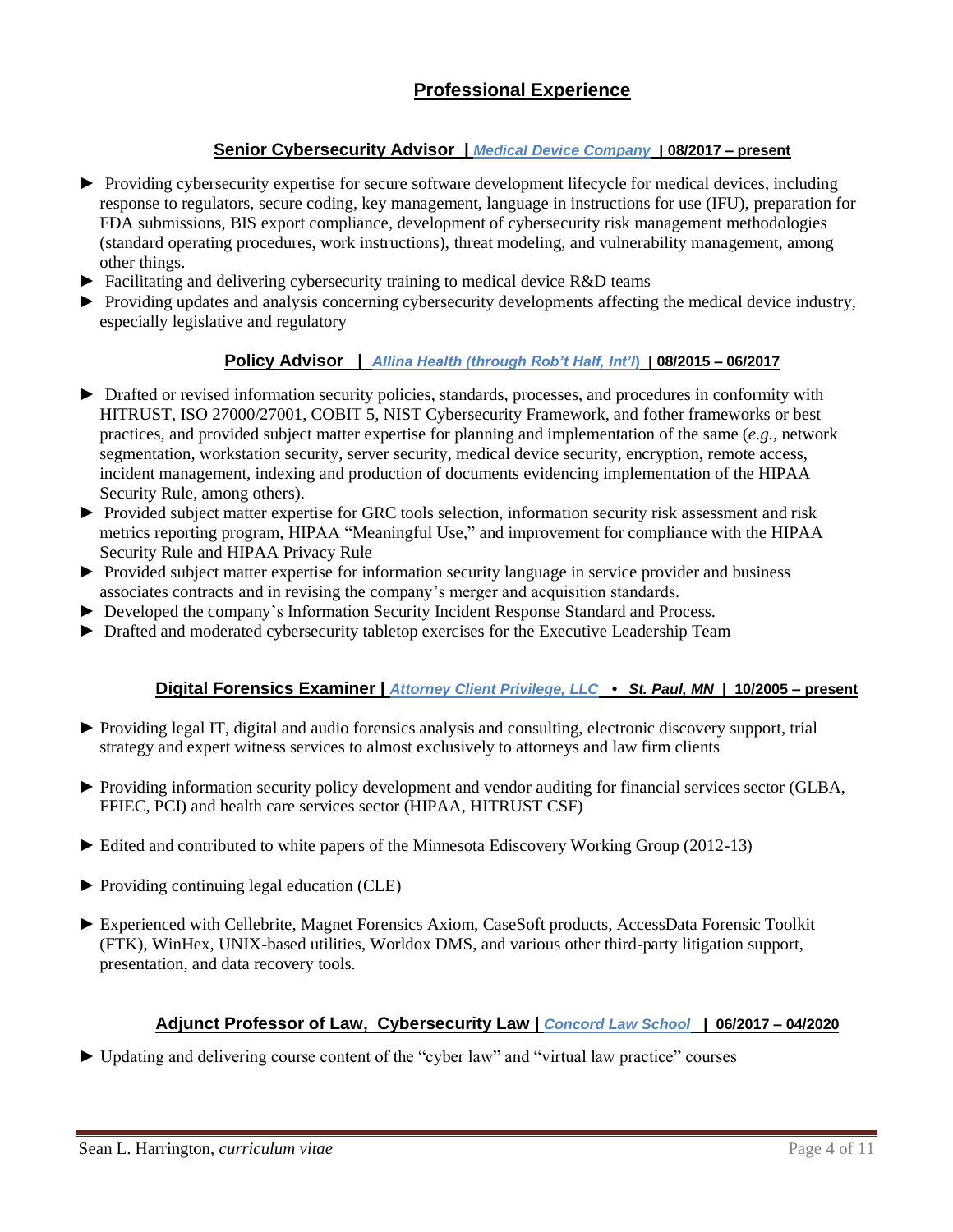### **Chair, Privacy and Data Security Practice |** *Pasky Gruber, LLC* **| 04/2015 – 05/2017**

- ► Providing counsel to the financial services and telecom sectors on cyber security, cross-sector collaboration, shared assessments (SOC2), critical infrastructure protection, cyber resilience, and regulatory compliance, cyber intelligence sharing, and public-private partnerships.
- ► Providing cyber security and regulatory compliance counsel for start-ups and small & medium-sized businesses, including, among other things, cloud security contract review, vendor risk assessments, information security policies, cyber insurance guidance, and incident preparedness.

### **Vendor Risk Consultant |** *Optum/United Health (through Modis, Inc.***)****| 06/2015 – 08/2015**

- ► Assisted in developming shared assessment leveraging HITRUST to comprehensively evaluate vendors' and third parties' information security programs, vulnerabilities and exposures, and compliance with HIPAA.
- ► Interviewed and selected candidates for on-site vendor risk assessments.

#### *U.S. Bank • Richfield, MN* **| 01/2003 – 04/2015**

#### **Cybersecurity Partnerships Manager | 03/2014 – 04/2015**

- ► Coordinate the Bank's contributions and participation with industry trade groups to promote sector-specific information sharing, cybersecurity legislation, critical infrastructure protection (CIP) policies, among others*.*
- ► Present to the joint trade associations on cyber law topics, including the Computer Fraud & Abuse Act, recent trend in litigation over data breaches, *etc.*
- ► Participate in trade association working groups on high-visibility projects, such as new top level domains security standards, malicious malware recovery, SOC2 audit standards, insider threat, law firm security audit standards, NIST Cybersecurity Framework, and collaboration with telecom, retail, and energy sectors.
- ► Analyze and propose redline to proposed legislation, including information sharing, FISMA, data breach, *etc.*
- ► Develop security and innovation concepts and security policies for new financial top level domains ("fTLD")
- ► Conduct research and analysis and issue findings and recommendations concerning financial sector policy and response to contemporary issues affecting cyber security, including Net Neutrality, collaboration with ISPs, officers and directors duties and liabilities, cross-sector regulatory and policy alignment, *inter alia*
- ► Contribute to the development of private-to-Government information exchange of cyber security intelligence
- ► Contribute to development or amendments of enterprise information security policies

#### **Information Security Risk Assessment Team Lead | 12-2011 – 03/2014**

- ► Identify non-compliant applications and systems through the risk assessment process, and assist the PCI remediation team, working in concert with Qualified Security Assessors (QSA), toward remediation (implementation of controls and reduction of the risk)
- ► Assess and assign weight information security risk arising from penetration testing reports, DLP scanning, incident responses, fraud alerts, and intelligence, and pursuant to various industry and regulatory frameworks, including, but not limited to ISO 27000-series, PCI DSS, GLBA, OCC, COBIT 5, and FFIEC (2012)
- ► Communicate information security risks (vulnerabilities, threats, potential regulatory or operational impact) to business lines and technical owners
- ► Evangelize the risk management process and raise information security awareness amongst development teams and Operations. Provide executives with metrics and trend analysis reporting
- ► Designed and implement a process to track remediation efforts.
- ► Analyze and contribute to proposed cyber security legislation (*e.g.,* the Cyber Intelligence Sharing and Protection Act (CISPA), Computer Fraud and Abuse Act (CFAA)) as contributing member of the BITS ("Financial Services Roundtable") legislative and regulatory working groups, Financial Services Sector Coordinating Council (FSSCC), the U.S. Chamber of Commerce, and the Financial Services Information Sharing and Analysis Center (FS-ISAC)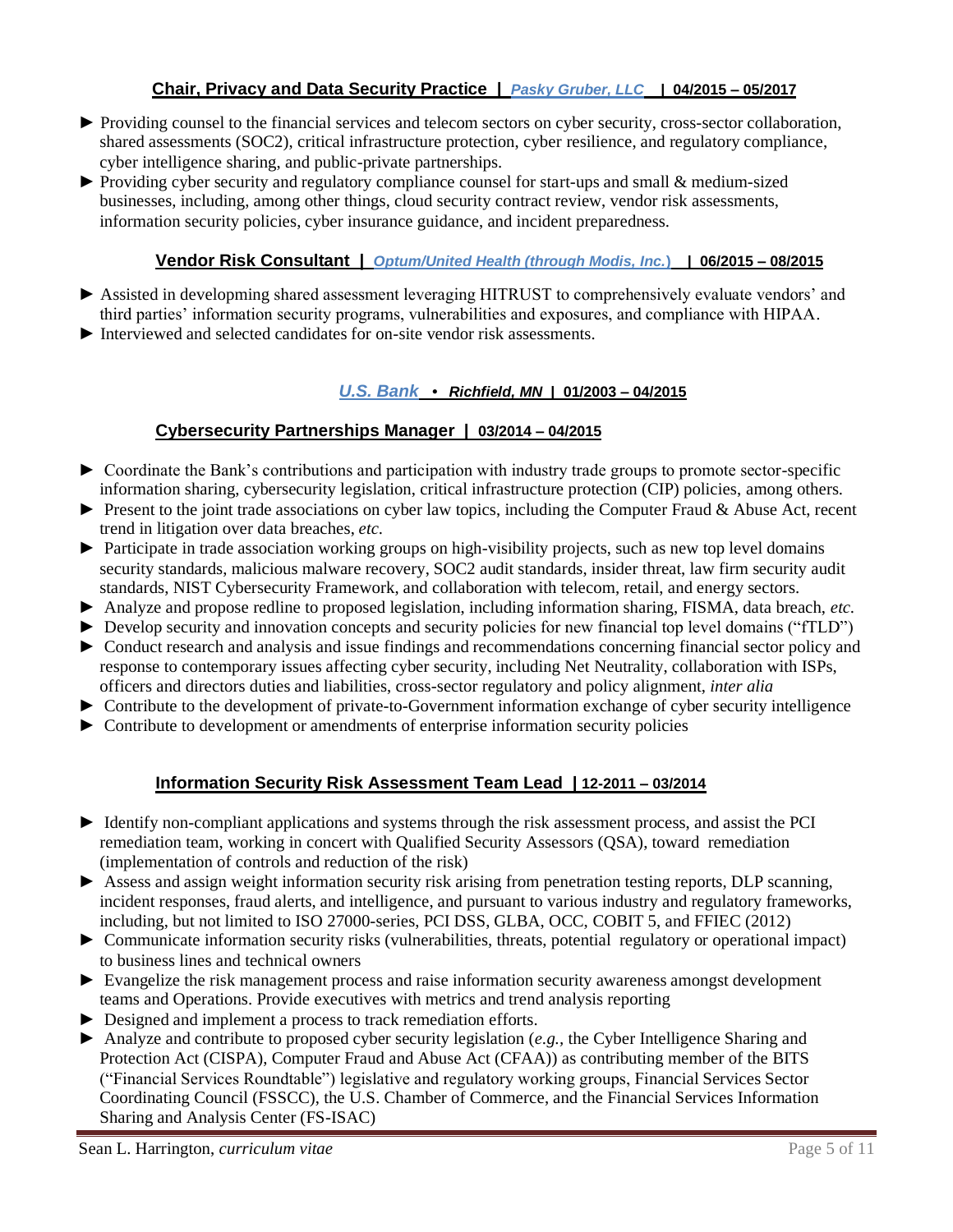## **Software Build Release Engineer | 01/2003 – 12/2011**

- ► Implemented and automated application security (Fortify) and Sonar (static code quality analysis) as part of the build/release process (2009-2011)
- ► Designed and implemented centralized, automated enterprise build & deployment process (Build Forge, Marimba, PERL, CGI and ANT) for building for J2EE & .NET applications within a Rational Unified Process (RUP) and ClearCase UCM environment. (2003-2011)
- ► Contributed to implementation of Capability Maturity Model (CMM® ) processes and Sarbanes-Oxley internal and external audit and compliance (2003-2011).
- ► Drafted and implemented enterprise access control protocols for the staging of third party software and internally developed software (2004-2005).

#### **Adjunct Faculty |** *Century College (MNSCU) • White Bear Lake, MN |* **2008 - Present**

- $\blacktriangleright$  Develop and teach digital forensics curricula (since 2013)
- ► Served on the advisory board for the erstwhile Investigative Sciences and Law Enforcement Technology (ISLET), made possible by a grant from the National Science Foundation
- ► Served on the Computer Forensics Advisory Board (since 2008)
- ► Provide teaching assistance for *Computer Investigative Law for Forensic Analyst*
- ► Support NSF grant applications

### **Instructor |** *(ISC)²* **| 12/2013 – 06-2015**

- ► Develop and teach digital forensics curricula
- ► Wrote chapter in official course book

**Build Release Engineer (contract) |** *Fidelity Investments • Merrimack, NH* **| 06/2002 – 09/2002 Build Release Engineer / UNIX Administrator |** *MKS • Burlington, MA* **| 06/2001 – 02/2002 Build Release Engineer (contract) |** *EMC • Hopkinton, MA* **| 01/2001 – 05/2001 Web Applications Developer |** *Sabre Systems, Inc. • Denver, CO* **| 08/2000 – 01/2001 Web Applications Technician |** *Requisite Software • Broomfield, CO* **| 01/2000 – 03/2000 Systems Management Analyst |** *IBM • Boulder, CO* **| 05/1999 – 01/2000 Technical Support Analyst |** *IBM • Boulder, CO* **| 03/1997 – 05-1999**

*Additional Professional Experience or Detail Available Upon Request*

# **Education / Military**

- **Taft Law School (Santa Ana, CA), juris doctorate, 2013, with honors**
- **Century College (White Bear Lake, MN),** 2010, Certificate in computer forensics
- **Bethel University (St. Paul, MN):** 2007-08 / general studies
- **William Mitchell College of Law** (*via* MetroState University, St. Paul, MN): summer 2008
- **US Army Presidio of Monteréy, CA** 1990 / Selected to participate in Arabic-Egyptian program at the Defense Language Institute. Basic Training completed at Ft. Leonard Wood, MO
- **Texas A&M - College Station, TX** 1988-89 / Corps of Cadets (Army ROTC) / Sul Ross scholarship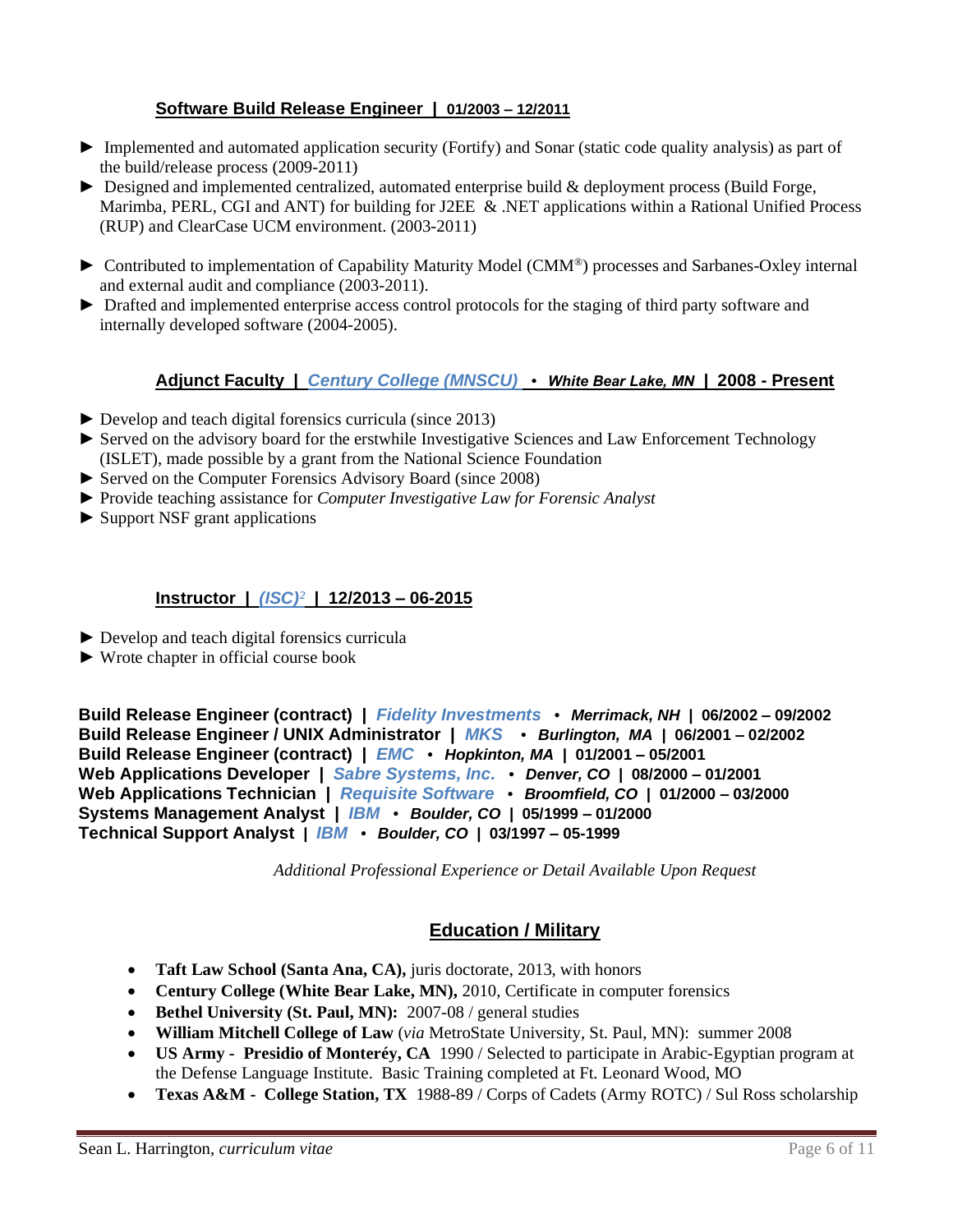# **Casework & Testimonies**

- 2021 *Dereen v. Anderson*, No. 20-cv-508, U.S. District Court for the Western District of Wisconsin (extraction of Facebook "download")
- 2021 *Birdsall Obear & Associates* (mobile device extraction)
- 2021 *Minor Doe 601 v. Harvest Best Academy, et al.,* Hennepin County District Court No. 27-cv-20- 9039 (mobile device extraction)
- 2021 *State v. Davis, 10<sup>th</sup> Judicial District, 82-CR-21-505* (extraction of mobile device), Office of the Minnesota Public Defender
- 2021 *Rose v. Kohls and Premier OBGYN, Hennepin County District Court, No. 27-cv-18-19570* (medical malpractice, review of predecessor forensic examiner's report and consulting regarding provenance and authenticity of video evidence)
- 2021 *State v. Timblin*, Circuit Court, St. Croix County, Wisconsin (digital forensics examination of mobile device; exposing child to harmful materials or descriptions/narrations, Wis. Stats. 948.11(2) (a))
- 2021 *Thompson v. Jackson Dean Construction, Inc., Minnesota Tenth Judicial District Court, No. 82 cv-20-1486* (consulting regarding provenance and authenticity of photographic evidence)
- 2021 No. 27-cv-20-9039, Hennepin County Court, (mobile device extraction; investigation of alleged Google services and gMail hacking)
- 2021 *State v. Coon*, Circuit Court, Barron County, Wisconsin (digital forensics examination; possession of contraband, Wis. Stats. 948.12(1m) and (3)(a), 939.50(3)(d))
- 2021 *State of Wisconsin v. Jessel,* No, 20CF526 (enhancement of dash cam videos)
- 2021 *State of Sunderlage,* Wisconsin Circuit Court No, 20CF0024 (attempted extraction of dysfunctional mobile device)
- 2021 *State of Barth*, Wright County District Court (criminal sexual contact / interpretation of call detail records (cell tower forensics))
- 2021 *State v. Eaton,* Circuit Court, Pierce County, Wisconsin (consulting re cell tower forensics)
- 2021 *Cobb v. Sapphire Aviation, LLC,* No. D-101-cv-2020-02630, New Mexico First Judicial District Court, Santa Fe County (social media investigation)
- 2020 *State v. Minar*, Circuit Court, Door County, Wisconsin (digital forensics examination; possession of contraband, Wis. Stats. 948.12(1m) and (3)(a), 939.50(3)(d))
- 2020 Arechigo & Stokka, LLP (Becker County, MN | analysis and enhancement of squad audio/video)
- 2020 *State v. Petersen* (Hennepin County, MN, No. 27-CR-19-16297 | expert opinion regarding metadata for electronic warrants maintained by Bureau of Criminal Apprehension)
- 2020 —*Soto, et al. v. Vasquez, et al* (No. 71-CV-19-1432, 10<sup>th</sup> Judicial District Court, Minnesota | enhancement of audio files)
- 2020 *State v. Mayotte,* Circuit Court, Marathon County, Wisconsin (acquisition and analysis of Facebook Messenger electronic evidence; use of a computer to facilitate a child sex crime (948.075(1r), Wis. Stats.))
- 2020 *State v. Shepherd,* (extraction of mobile device), Office of the Minnesota Public Defender, Hennepin County
- 2020 Cottrell Law Firm (Mendota Heights, MN | audio forensics examination of audio recording in connection with allegations of sexual harassment in the workplace)
- 2020 *In re Matter of Martin* (Juvenile Court No. 82-JV-19-298, Washington County, MN / Dep't of Homeland Security No. MS02PR19MS0001 | analysis of mobile device; alleged attempted murder-for-hire)
- 2020 *State v. Petersen,* No. 27-CR-19-16297 (Hennepin County, Minnesota | analysis and authentication of law-enforcement metadata in connection with electronically-issued search warrant)
- 2020 *State v. Fisher, No.* 2019CF000100 (Circuit Court, St. Croix County, Wisconsin | consulting regarding global positioning technologies of monitoring device in alleged felony bail jumping)
- 2020 In re Accelerated Practice Concepts and Timothy Emmer (Hennepin County, Minnesota | recovery of spoliated e-mail evidence relating to alleged violation of non-compete clause)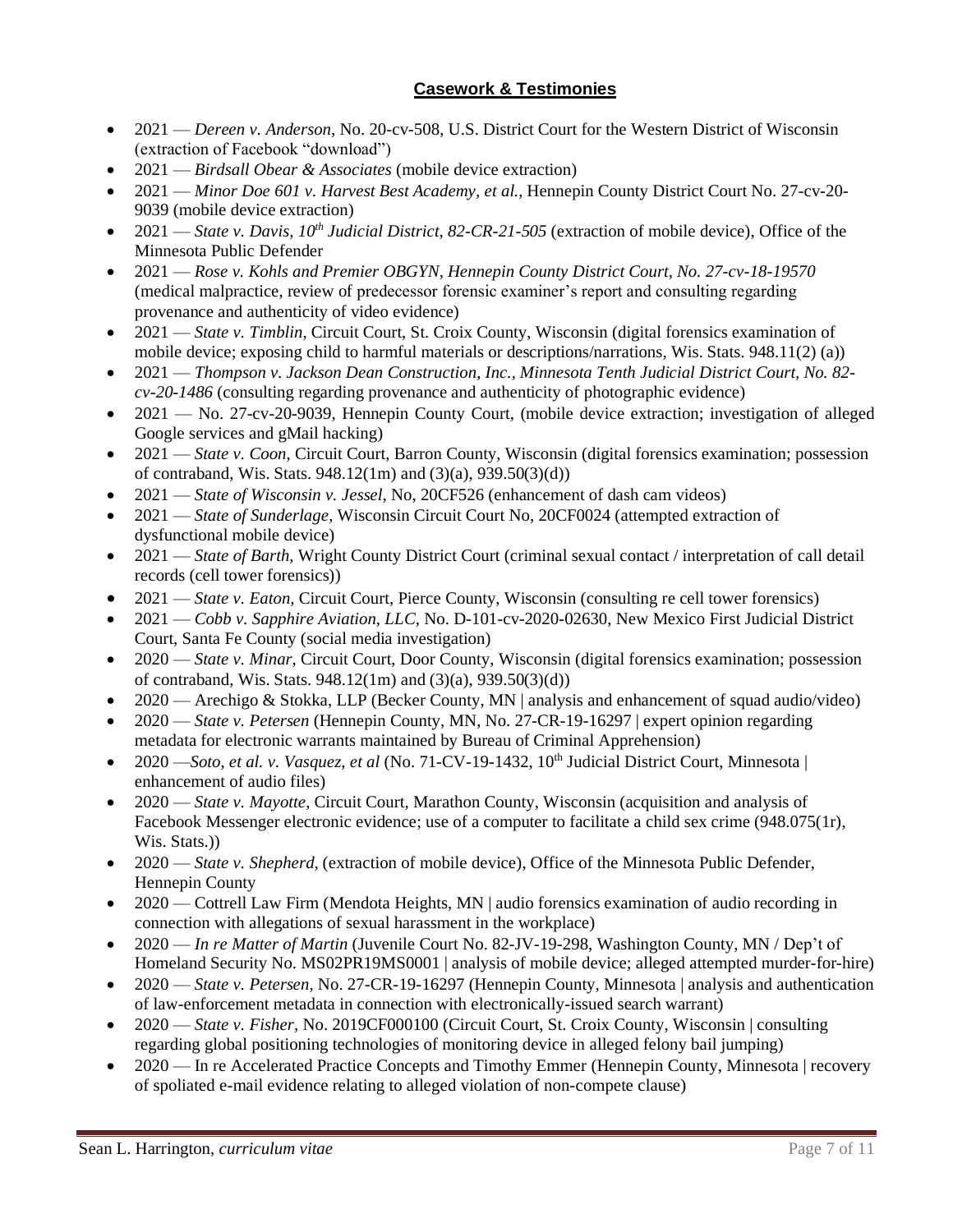- 2020 *Providence Capital Funding, Inc. v. Therapy Depot, Inc.*, Superior Court, Orange County, California (contract dispute; authentication of electronic documents)
- 2020 *Estate of Knutson v. North Memorial Health Care, et al.,* District Court, Hennepin Count, MN (medical malpractice; authentication of photograph and text messages on mobile device)
- 2020 *State v. Buselmeier,* [Iowa] (audio recording enhancement)
- 2020 *State v. Sacco*, Circuit Court, Dane County, Wisconsin (digital forensics examination; possession of contraband in violation of  $948.12(1m)$  and  $(3)(a)$ ,  $939.50(3)(d)$  Wis. Stats.)
- 2020 *State v.* [*redacted (pending)*], Circuit Court, Milwaukee County, Wisconsin (interpretation of call detail records (cell tower locations in relation to location of mobile devices)
- 2019 *State v. Fischer,* Circuit Court, Outagamie County, Wisconsin (interpretation of call detail records (cell tower locations in relation to location of mobile devices)
- 2019 *State v. Kraus,* Circuit Court, Outagamie County, WI (extraction and compilation of video and PDF files for trial presentation)
- 2019 O'Brien Family Law | Dallas, Texas (digital forensics examination of computer media; sexual harassment civil dispute)
- 2019 *Williams v. City of Burlington* (S.D. Iowa, No. 19-cv-0043 | extraction of mobile device; analysis of physical condition of mobile device incident to interaction with law enforcement)
- 2019 *State v. Warren, Circuit Court, Wisconsin (extraction and compilation of video for trial playback)*
- 2019 —*State v. Everett,* No. 73-CR-18-4828, District Court, Stearns County, MN (mobile device extraction and evidence analysis/consultation)
- 2019 *State v. Sell*, District Court, Hennepin County, MN (cell tower forensics; evaluation of call detail records)
- 2019 *State v. Wall, District Court, Redwood County, MN (digital forensics examination re possession of* contraband (Minn.Stat. § 617.247.1(a)))
- 2019 *State v. Jones*, District Court, Hennepin County, MN (cell tower forensics; evaluation of call detail records), Office of the Minnesota Public Defender
- 2019 *State v. Carter*, District Court, Marion County, Iowa (evaluation of cell tower data, call detail records, and mobile devices; alleged homicide)
- 2019 *State v. Small,* Circuit Court, St. Croix County, Wisconsin (digital forensics consultation, possession of contraband in violation of 948.12(1m) and (3)(a), 939.50(3)(d) Wis. Stats.)
- 2019 *Hadidy v. Casper*, No. 2016-6344, Court of Common Pleas, Luzerne County, Pennsylvania (evaluation of metadata in civil case alleging exfiltration of intellectual property by former employee)
- 2019 *Stratasys v. Krampitz,* 17-cv-5524 (D. Minn.) (Testimony regarding another expert's findings and inferences concerning alleged spoliation of evidence)
- 2018 *State v. Buselmeier,* (consulting regarding accessibility of deleted iPhone and iCloud data)
- 2018 *Plude v. Stenland* (expert opinion regarding authenticity of e-mail proffered as evidence)
- 2018 *State v. Taylor*, Fifth Judicial District Court, Office of the Public Defender (mobile device extraction)
- 2018 Paul Voge Law Office (confidential matter not court-filed regarding wire fraud (theft by deception))
- 2018 O'Brien Family Law (Dallas, TX preservation and analysis of MacBook/AFS)
- 2018 *State v. Sears,* Wisconsin (law enforcement dash-cam video enhancement)
- 2018 *Morazan v. Scoops Sports Bar, Inc.,* Wisconsin (authentication of digital video surveillance)
- 2018 *State v. Gaustadt*, Wisconsin (Wisconsin Circuit Court, St. Croix County, consulting regarding mobile device evidence)
- 2018 *State v. Fulton,* Circuit Court, St. Croix County, Wisconsin (digital forensics examination; possession of contraband in violation of 948.12(1m) and (3)(a), 939.50(3)(d) Wis. Stats.)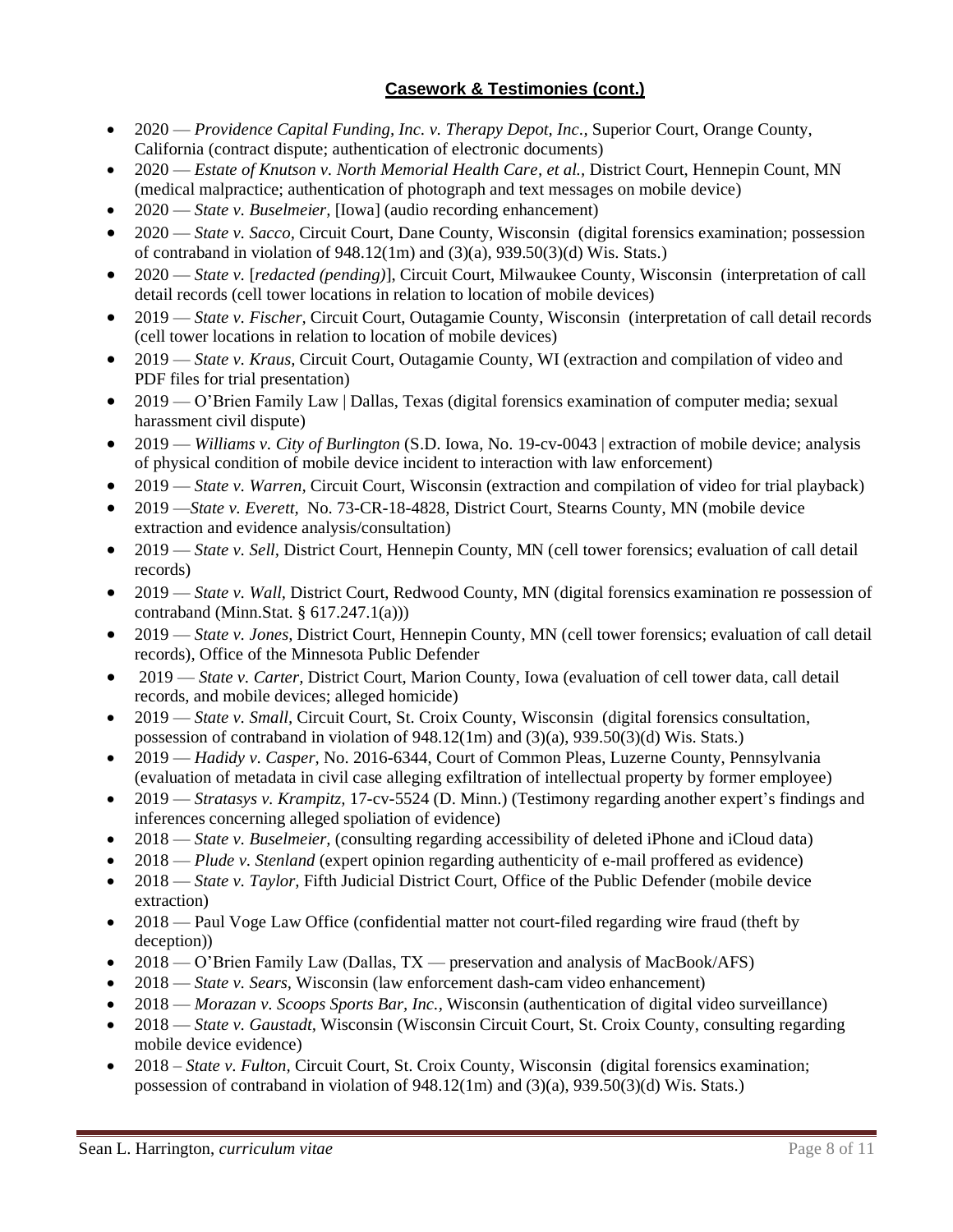- 2018 *Wisconsin Central Ltd. v. Hatfield Hydro, et al.,* 16 CV 167, Circuit Court, Jackson County, Wisconsin (analysis of metadata in discovery)
- 2018 *Henderson v. Soo Line Railroad,* LACE128374, Iowa District Seven Court (third-party neutral appointed to authenticate camera still images and resolve allegations of alteration)
- 2018 Satveer Chaudhary Law Office, Minnapolis, MN (cell phone extraction in criminal case)
- 2018 O'Brien Family Law, Dallas, TX (cell phone extraction in marital dissolution case)
- 2017 Sapentia Law Group*,* (cell phone extraction in civil case)
- 2017 Groshek Law Firm, (*State v. Cardinale,* consulting regarding possession of contraband (Minn.Stat. § 617.247.1))
- 2017 *State v. Harvey,* 27-CR-15-21028 (Frye-Mack challenge to law enforcement's use of proprietary vendor technology to establish cell tower strength)
- 2017 *State v. Reynolds, No. 62-CR-17-1589,* Second Judicial District Court, Minnesota (verification of alibi by analysis of cellular data records of cell tower azimuth)
- 2017 *State v. Gauna, 27-CR-16-24614, 4th Judicial District, Office of the Minnesota Public Defender* (chip-off mobile device extraction)
- 2017 *State v. Love, 34-CR-16-965*, 8<sup>th</sup> Judicial District, Office of the Minnesota Public Defender (mobile device extraction)
- 2017 *Guss v. Gudmunson*, East Central Judicial District, North Dakota (assistance in drafting subpoena to common carrier seeking call detail records)
- 2017 *State v. LeWinter,* 19HA-CR-16-1546 (analyze court records & discovery and advise attorney-client regarding the authenticity and admissibility of proffered Facebook Messenger transcripts)
- 2016 *TMT Management Group v. U.S. Bank* (preservation of hard drives)
- 2016 FONDUNGALLAH & KINGHAM, LLC (recovery of deleted e-mails)
- 2016 State v. Wessel, 8<sup>th</sup> Judicial District, Office of the Minnesota Public Defender (mobile device extraction)
- 2016 *State v. Ferguson,* No. 27-cr-15-35714, Office of the Minnesota Public Defender (chip-off mobile device extraction)
- 2016 *State v. Ingram*, No. FECR094122, District Court, Woodbury County, Iowa (verification of alibi by geolocation and cell-site location of defendant's whereabouts based on mobile device analysis)
- 2016 *Leapfox Learning, Inc. v. Thompson, et al.,* No. CV OC 14 13106, Fourth Judicial District, State of Idaho, Ada County (expert opinion regarding taxing of costs by ESI expert)
- 2016 *State v. Letendre,* No. OWCR038763, District Court, Dallas County, Iowa (enhancement of audio recordings)
- 2016 *State v. Callendar,* No. 65-cr-15-414, 8th Judicial District, Office of the Minnesota Public Defender (mobile device extraction, recovery of text messages)
- 2016 *Stoecker v. Stoecker,* No. 52-CV-15-233 (mobile device extraction)
- 2015 *Estate of Franklin v. City of Minneapolis* (wrongful death lawsuit; analysis and authentication of law-enforcement supplied videos)
- 2015 *State v. Gray,* No. FECR283168 (District Court, Polk County, Iowa (mobile device extraction)
- 2015 *State v. Mahomud Mohammed Maye, No.* 27-CR-15-11246, 4<sup>th</sup> Judicial District, Minnesota (enhancement of audio/video evidence)
- 2015 Ryan Simafranca, Esq. (data recovery, negligence suit)
- 2015 *Achtenberg v. Doe* (preservation of Internet postings, suit for damages and injunctive relief))
- 2015 *Yang v. Lee* (evidentiary preservation, forensics analysis, tort suit)
- 2015 Rose Walker, LLP | Dallas, TX (digital forensics investigation regarding partner disassociation)
- 2015 Sumrith Solutions, LLC (forensic analysis of hard drive, psychological autopsy of suicide victim)
- 2014 *Fisher v. Shaw,* Dallas County (tort claims, consulting re: electronic evidence from personal computers and mobile devices)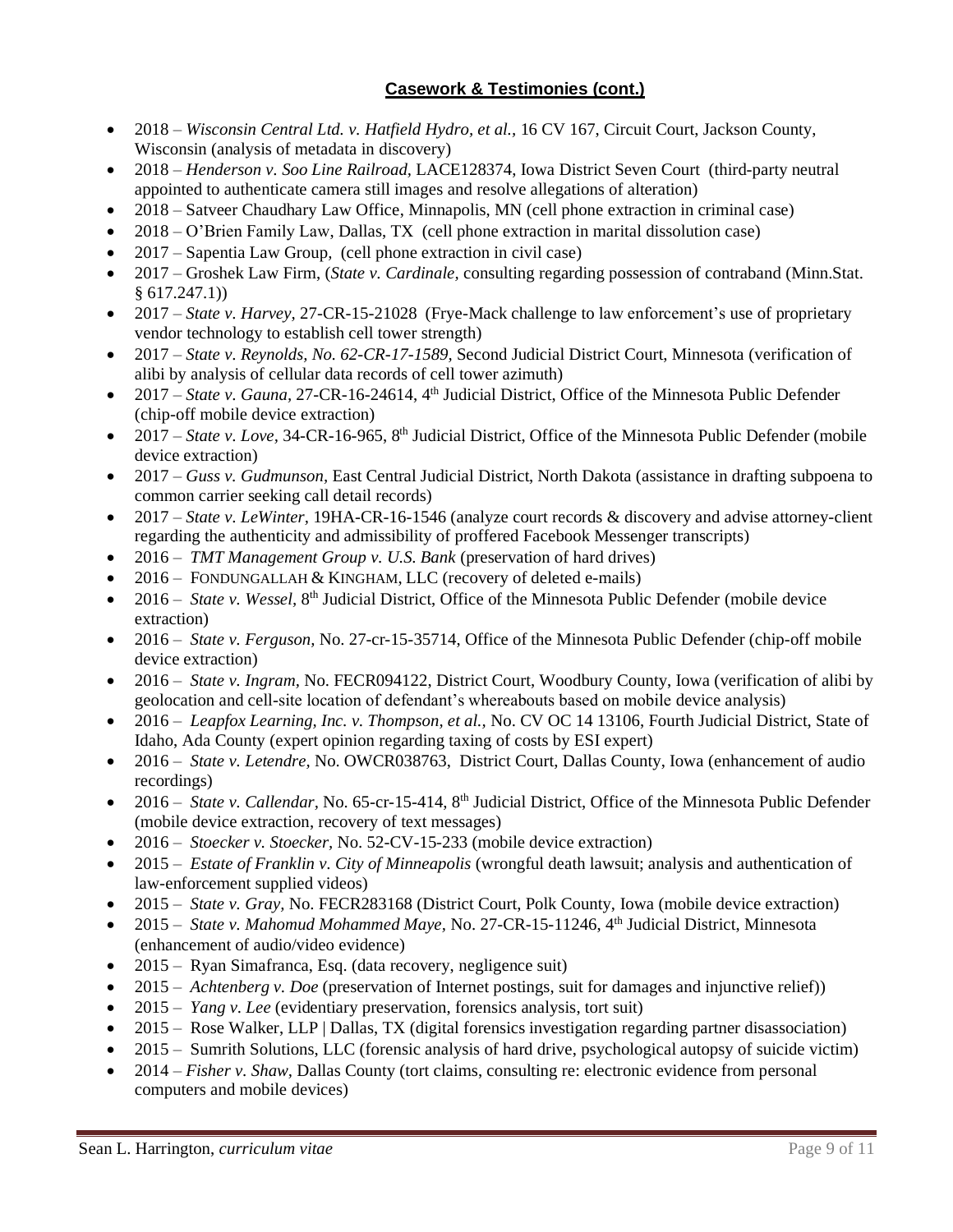- 2015 *Funk v. O'Connor, et al., No.* 10-CV-14-547 (First Judicial District Court, Minnesota, concerning e-mail authentication)
- 2014 *Schmidt v. Schmidt,* No. CDCD073936 (Polk County, Iowa, electronic discovery consulting)
- 2014 *Molitor v. Molitor,* (Dakota County, MN | domestic relations, analysis of mobile devices containing spyware)
- 2014 *Travelers Insurance v. [*redacted*]* (not yet filed; confidential until filing)
- 2014 *Maddineni v. Maddineni* (Hennepin County, MN, data retrieval from damaged camcorder in OFP proceedings)
- 2014 *Jacquelyn Bliss v. Central States Insulation Wholesale, Inc. and Chad Peterson*, Anoka County, Minn., Court File No.: 02-CV-14-658 (workplace harassment; hard drive analysis)
- 2014 *In re: Stephen E. and Claudia J. Jara,* Bky. No. 11-31171, United States Bankruptcy Court, District of Minnesota (forensic extraction and transfer of digital intellectual property)
- 2014 In re the matter of T.G.G. and L.G. (digital forensics investigation of suspected infidelity in contemplation of marital dissolution in Florida state court)
- 2014 In re the matter of MembraneX and USM Consulting (LLC dissolution and sale, buyout of shareholder, alleged breach of fiduciary duties and self-dealing, *inter alia*)
- 2014 *In re the Estate of Eleanor Ann Aldrich,* Chisago County District Court No. 13-PR-13-108; *In re the Eleanor Ann Aldrich Living Trust,* Chisago County District Court No. 13-CV-13-801 (cell phone evidence)
- 2013 *Berends v. Wilkening & Wildung Trucking, Inc.* (Hennepin County, Minn., personal injury, Facebook evidence preservation)
- 2013 *State v. Jewitt* (Wright County, Minn., No. 13015454, DWI, audio forensics)
- 2013 *State v. Witner* (Ramsey County, Minn. No. 62CR133106, digital forensics consulting re possession of contraband (Minn.Stat. § 617.247.1))
- 2013 In re: matter of of S.B.B. and J. (Ramsey County, Minn. voice-mail evidence preservation)
- 2013 *State v. Clinton Wilson, Keokuk County, Iowa, No. FECR011695* (deleted text messages recovery from mobile device in criminal matter)
- 2013 in re decedent Stanislav Wagenknecht (South St. Paul P.D., Case No. 13000896)
- 2013 *Arneson v. Party City, Inc.* (MN  $4<sup>th</sup>$  Judicial Distr., expert testimony, Internet evidence preservation)
- 2013 *Marriage of Graff,* Dallas County, TX (mobile device evidence preservation & consulting); *G. v. C.*(Dallas County, TX) (Internet evidence preservation & consulting)
- 2012 Laura Fretland, Esq. (hard drive evidence preservation, marital dissolution)
- 2012 *In re dissolution of Evans-Rose, LLP* (electronic evidence preservation, law firm dissolution, software licensing, attorney client privilege)
- 2012 *Wells Fargo v. Klein* (MN 4th Judicial Distr., consulting re: UCC Article 4A, negligence, breach of contract, fraudulent wire transfers)
- 2012 Claudia Revermann, *Esq.* (Facebook evidence, e-discovery strategy/admissibility)
- 2012 MONROE MOXNESS BERG, PA, (Internet evidence preservation in re Traveling Tap litigation)
- $2012 State$  v. *Shaw* (MN 4<sup>th</sup> Judicial Distr., consulting in criminal matter (probation revocation, cyberstalking) preservation of text messaging, administrative subpoena language)
- 2012 Mary P. Mooney, *Esq.* (consulting re: domestic relations, Internet evidence admissibility)
- 2012 *Indemnity Insurance Corp. of DC v. AMPA, Inc., et al.* (D.Minn, No. Civil No. 12-689,, Internet evidence preservation re insurance fraud, contract law
- 2012 *State v. Maher* (MN 4th Judicial Distr., expert testimony, digital forensics examination re: criminal sexual conduct (Minn.Stat. §§ 609.342, 609.343))
- 2011 *State v. Buckley* (MN  $4<sup>th</sup>$  Judicial Distr., consulting re: trial strategy and digital evidence admissibility re: felony cyberstalking, Minn.Stat. § 609.749)
- 2011 *Remote Technologies, Inc. v. Data Int'l Co.,* D.Minn. No. 10-cv-01678 (e-discovery services in contract dispute, intellectual property)
- 2011 *State v. Fuchs* (MN 3d Judicial Distr., No. 55-CR-10-1427, digital forensics examination re possession of contraband, Minn.Stat. § 617.247.1)
- $2011 State$  v. Vanderbeek (MN 7<sup>th</sup> Judicial Distr., No. CR-2010-4754, digital forensics examination re possession of contraband (Minn.Stat. § 617.247.1(a)))